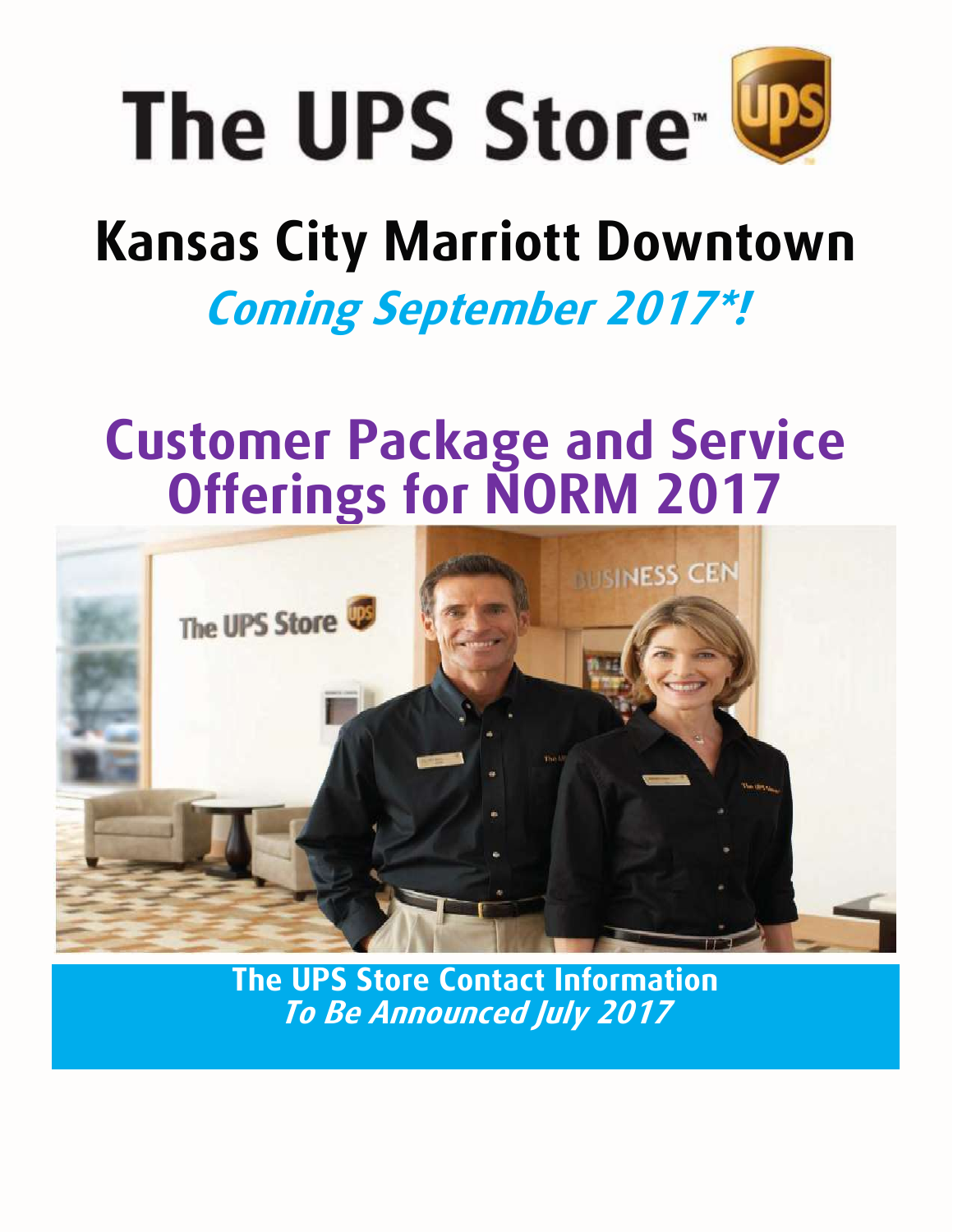### **Printing Services**

**With a team of full time Print Managers AND on-site graphic designer, let us prove to you that we can make the difference between a successful event and one to be remembered.** 

**If it can be printed.... we can do it!**

- **- Digital B&W and Color Prints**
- **- Posters, Banners, Signs**
- **- Foam Core/Gator Board Mounting & Laminating**
- **- Brochures, Pamphlets, and Flyers**
- **- Binding and Laminating**
- **- Retractable Banners**
- **- Business Cards**
- **- Letterhead and Stationery**
- **- Two Pocket Folders**

**and much, much more...**

**All of our print products are competitively priced to give you value and convenience. Please contact us directly to discuss your printing options prior to your next event.**

### **eliminating shipping and handling fees!**

The UPS Store® locations are independently owned and operated by franchisees of The UPS Store, Inc. in the USA and by its master licensee and its franchisees in Canada. Services, pricing and hours of operation may vary by location. Copyright © 2017 The UPS Store, Inc. 41033930514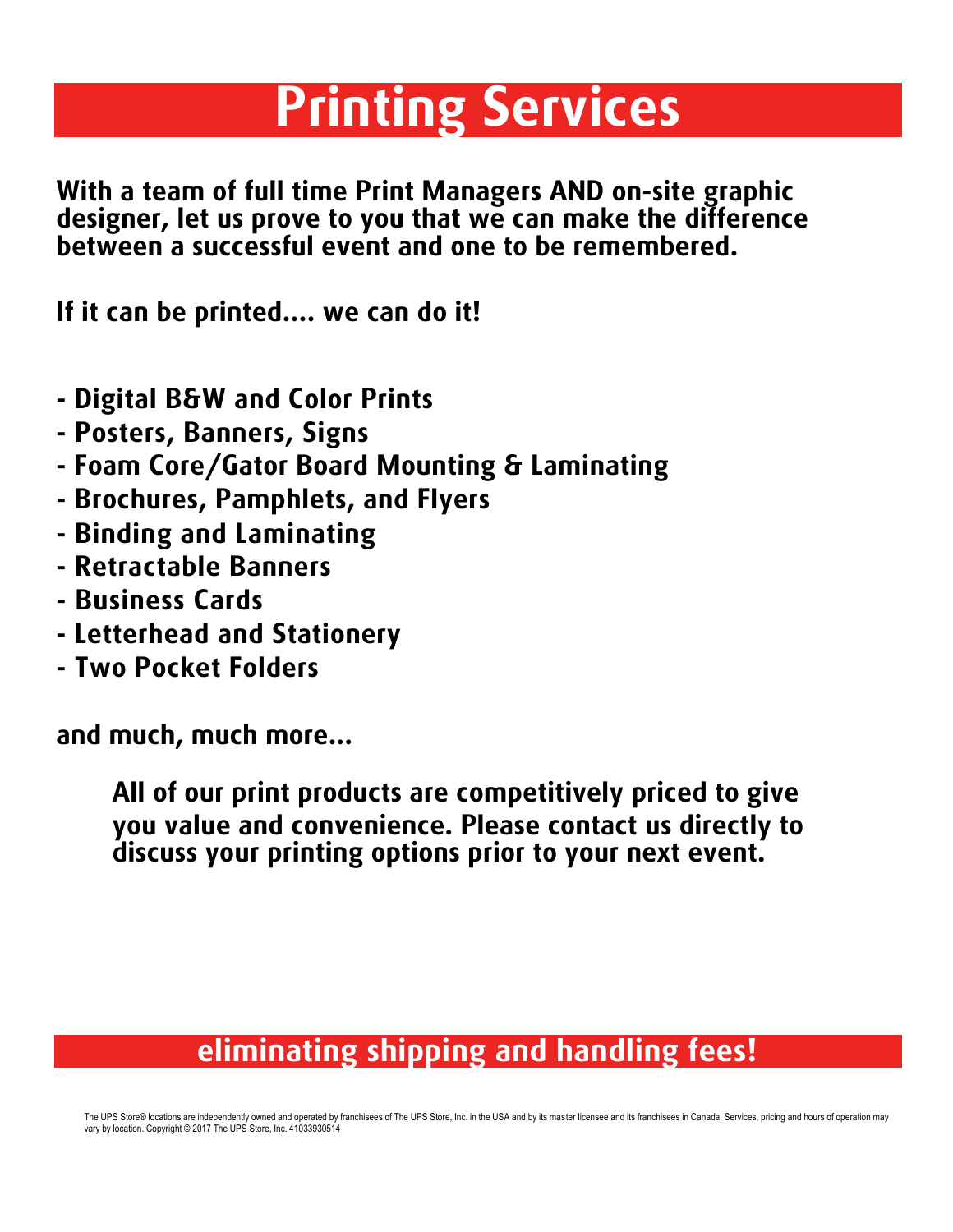## **Printing Services cont'd**

#### **Sample projects to highlight our capabilities**



Great print dye sublimated celtic cloth backdrop with 2" velow along edges to adhere to pop-up fram



ges to adhees to pop



Direct print dye sublimated celtic cloth Tirect print dye sublimated revolution<br>backdrop and podjam with 2" veicro fabric display at 2016 International Sign Association Expo



AVB custom designed single arm<br>direct print double sided flag with blocks





PDL Live Matter eagel hop<br>hans suid grounners at skin Ila.m

**JOHNSON** 





all side



**Eliminate the hassle of looking for a vendor to complete projects local to your Show – we can do it all right at Kansas City Marriott Downtown!**





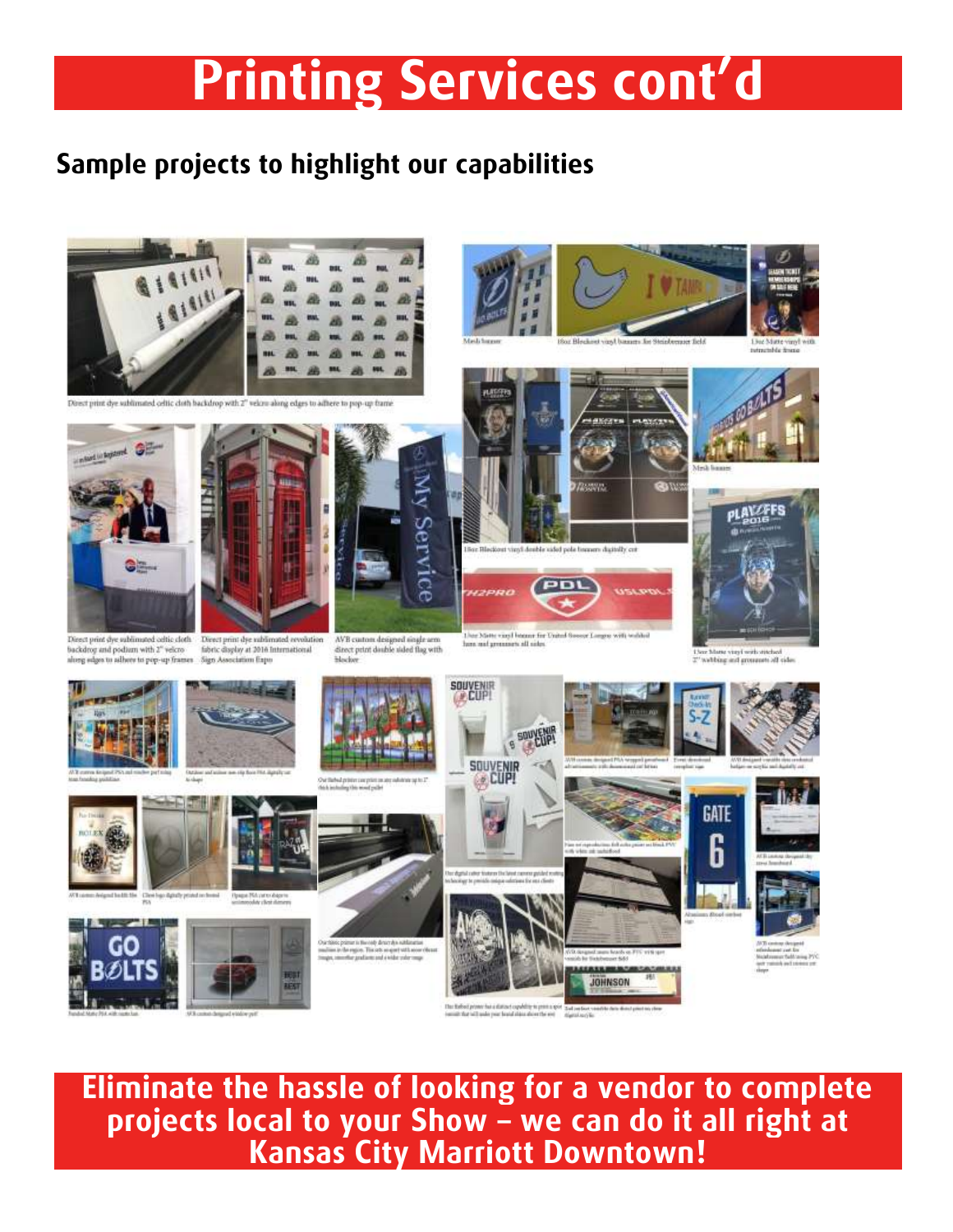## **Self-Service Printing Options**

**Self-service copiers are located in our business center on-site. These are accessed with credit card swipe and connected to high-speed color and black and white print machines.**



**With prior arrangements, we will provide you with a code that you can use during your Show as an alternative to credit card.**

### **Private Printers Available**

**Need more printing? Easier Access? Arrangements can be made to have your own copier for use in your conference room.**

**Consult The UPS Store Business Center team for additional information or to arrange your own private copier.**

**Prevent lost, damaged, or late packages of printed materials by allowing The UPS Store to handle all of your printing needs. You take care of your Show, we'll take care of the printing. We're here to help and we mean it!**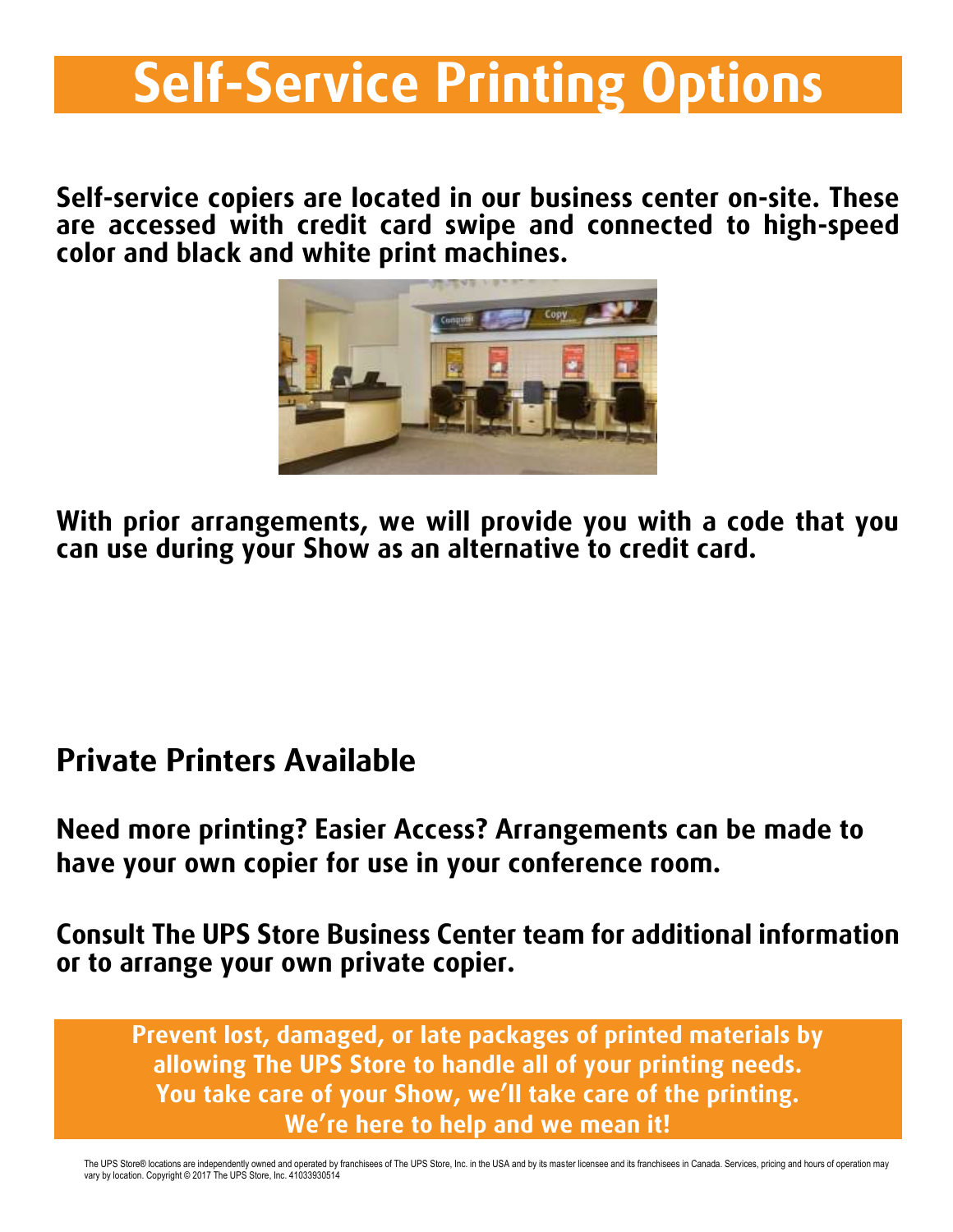# **Shipping and Receiving**

**The UPS Store provides a full range of package services to include: Receiving Shipping: Domestic & International Packaging Crating & palletizing Freight shipments (inbound and outbound)**

**The UPS Store Business Center is open the following hours\*\*:**

#### **Monday-Friday 7am-7pm Saturday-Sunday 10am-4pm**

**\*\*hours may be extended during Show dates to best serve guest needs. Contact The UPS Store Business Center team for hours of operation on specific dates**

### **Please address all packages as indicated below:**

**Kansas City Marriott Downtown C/O Recipient's Name Recipient's phone number Show Name & Dates 200 W 12th St Kansas City, MO 64105 Phone: XXX.XXX.XXXX**

**With our receiving services, you can have the peace of mind that your packages are already delivered and on-site at Kansas City Marriott Downtown prior to your arrival. The UPS Store can confirm receipt upon inquiry.**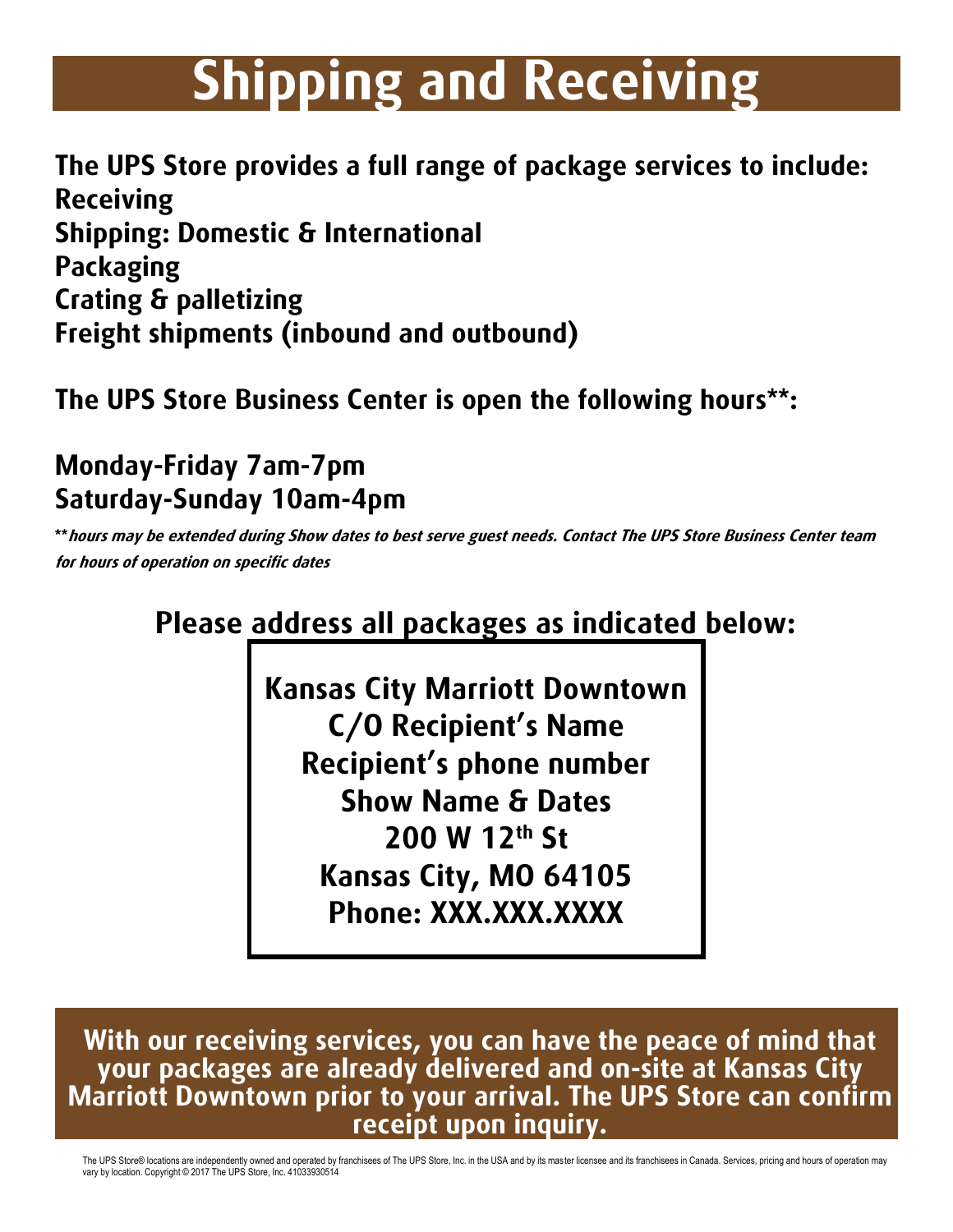# **Shipping & Receiving cont'd**

**If you are expecting more than 10 packages or any pallets, please coordinate your delivery with The UPS Store. Also, please note that a parcel handling fee will be charged for all packages received and/or sent at Kansas City Marriott Downtown, for the service of the item(s) being received, inventoried, stored, and delivered within hotel property. We don't recommend the delivery of item(s) to locations beyond hotel property, such as to the Convention Center outside of hotel property, as they may be misdirected and/or delayed.**

**Parcel Handling Fees: Separate fees apply for each direction of parcels (Inbound\* & Outbound\*\*).**

| <b>Small Package (Less than 150lbs.)</b><br><b>Freight</b><br>Envelope \$5<br>\$300 per pallet<br>Padded pak \$7<br>$0-10$ lbs. \$10<br>10.1-20 lbs. \$15<br>20.1-40 lbs. \$25<br>40.1-60 lbs. \$50<br>60.1-100lbs. \$75<br>100.1+ lbs. \$120 |  |
|-----------------------------------------------------------------------------------------------------------------------------------------------------------------------------------------------------------------------------------------------|--|
|-----------------------------------------------------------------------------------------------------------------------------------------------------------------------------------------------------------------------------------------------|--|

**Additional fees may apply for shipments or deliveries outside of normal business hours.** 

\*Each inbound fee includes receiving, securing and storage for up to 3 business days prior to arrival. 10% per day storage fee for days 4+ \*\*Each outbound fee includes labeling, taping, securing package(s) for pickup, and ensuring prompt pickup by the appropriate carrier

#### **The UPS Store can ship small packages or freight. Current UPS rates are charged on top of any handling fee. Full service packing available as well. Pricing varies by item, size and value.**

**The UPS Store and Kansas City Marriott Downtown are not responsible for any abandoned materials and they are discarded three (3) business days from scheduled pickup date.**

**With prior arrangements, The UPS Store Shipping Station can be setup for a Show during move in and/or move out to allow Exhibitors and Attendees to have easy access to package receiving and shipping. Faster move in, faster move out = Happy Customers!**

**Plan ahead and be prepared. Shipping your items ahead of time allows you to focus more on your day to day commitments leading into your conference, meeting or convention.**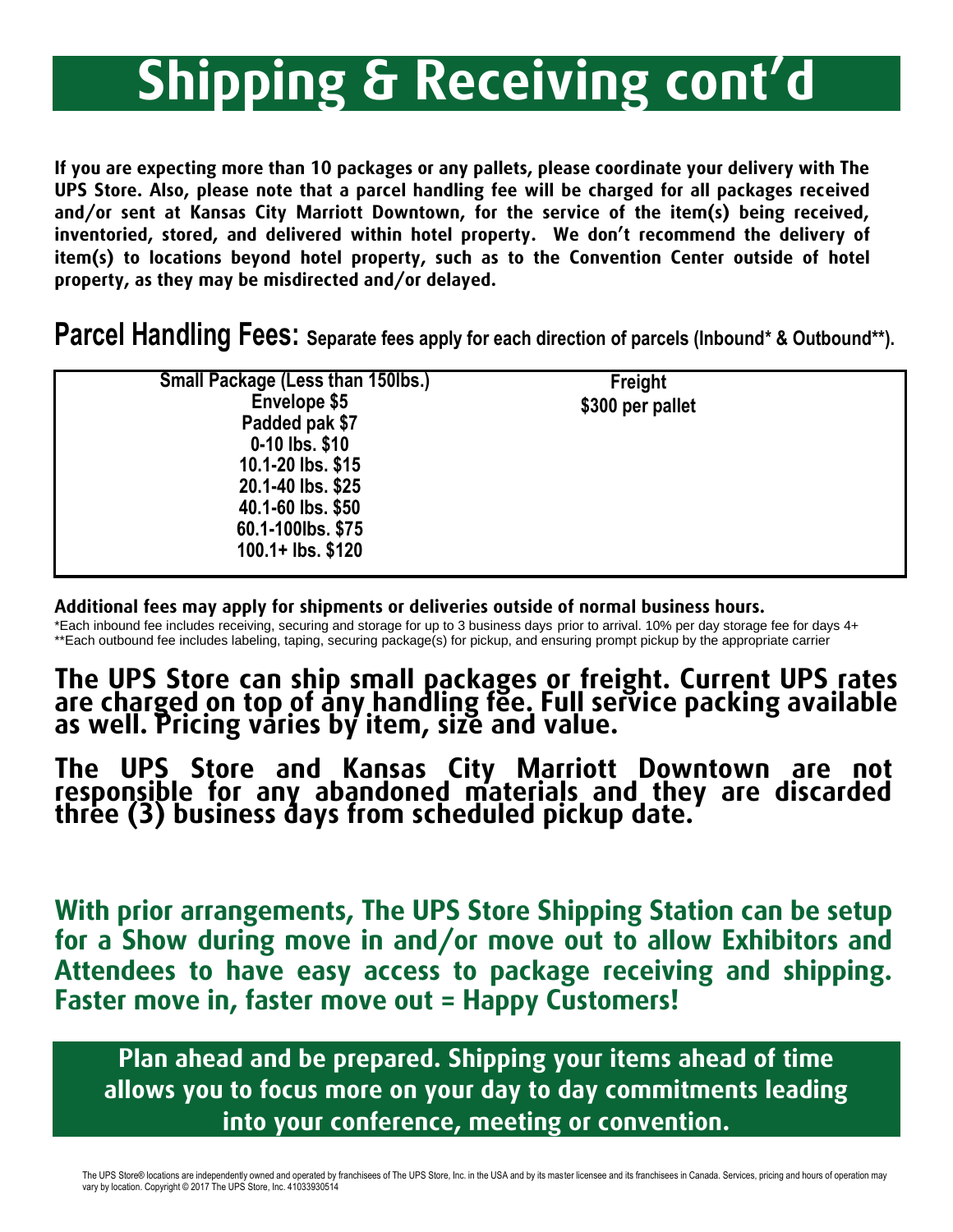#### **The UPS Store #XXXX at Kansas City Marriott Downtown**

**200 W 12th St, Kansas City, MO 64105 Phone: (XXX) XXX.XXXX | Fax: (XXX) XXX.XXXX Email:** *To Be Announced July 2017* **| Website:** *To Be Announced July 2017*

#### **Copy, Print & Document Service Request Form**

*Please Complete Information Below and Submit to The UPS Store.*

| Person Requesting Job Contact Information                                                                                                                |                                                                      |              |          | <b>Delivery Date/Room</b>                                                                                                                                                       |  |  |
|----------------------------------------------------------------------------------------------------------------------------------------------------------|----------------------------------------------------------------------|--------------|----------|---------------------------------------------------------------------------------------------------------------------------------------------------------------------------------|--|--|
| <b>Document Title</b>                                                                                                                                    |                                                                      |              |          | <b>Billing Code</b>                                                                                                                                                             |  |  |
|                                                                                                                                                          | FOR LARGE REQUESTS AND 1 WEEK PRIOR FOR SMALLER REQUESTS.            |              |          | PRE-SHOW REQUESTS NEED TO BE SUBMITTED 2 WEEKS PRIOR TO YOUR EVENT                                                                                                              |  |  |
|                                                                                                                                                          | (Orders submitted later than required may be subject to a rush fee.) |              |          |                                                                                                                                                                                 |  |  |
|                                                                                                                                                          |                                                                      |              |          |                                                                                                                                                                                 |  |  |
| COPY/PRINT SPECIFICATIONS (select one from each category):                                                                                               |                                                                      |              |          |                                                                                                                                                                                 |  |  |
| Ink Color: Black & White _______ Color ______                                                                                                            |                                                                      |              |          | <b>Print Type:</b> Single Sided _______ Double Sided ______<br>Paper: Standard __________ Card Stock _________________________ Stapled: Left Corner _______ Saddle Stitch _____ |  |  |
| Hole Punched: 2-Hole (Top) _______ 3-Hole (Side) _______ Fold: Half Fold ______ Tri-Fold ______<br>Binding: Comb _________ Coil ________ UniBind________ |                                                                      |              |          |                                                                                                                                                                                 |  |  |
|                                                                                                                                                          |                                                                      |              |          | Please contact a UPS Store associate if you have any questions or special needs.                                                                                                |  |  |
|                                                                                                                                                          | requested. Please complete the information requested below.          |              |          | For your convenience, we will use this authorization to charge your credit card account for the above services                                                                  |  |  |
| Please check one: _____ American Express _____ Discover _____Visa ______ MasterCard                                                                      |                                                                      |              |          |                                                                                                                                                                                 |  |  |
| <b>Account Number</b>                                                                                                                                    |                                                                      |              |          | <b>Expiration Date</b>                                                                                                                                                          |  |  |
| Cardholder's Name                                                                                                                                        |                                                                      |              |          | <b>CVV Code</b>                                                                                                                                                                 |  |  |
| Cardholder's Billing Address_                                                                                                                            |                                                                      |              |          |                                                                                                                                                                                 |  |  |
|                                                                                                                                                          | <b>Address</b>                                                       |              |          |                                                                                                                                                                                 |  |  |
|                                                                                                                                                          | City                                                                 | <b>State</b> | Zip Code |                                                                                                                                                                                 |  |  |

Cardholder's Signature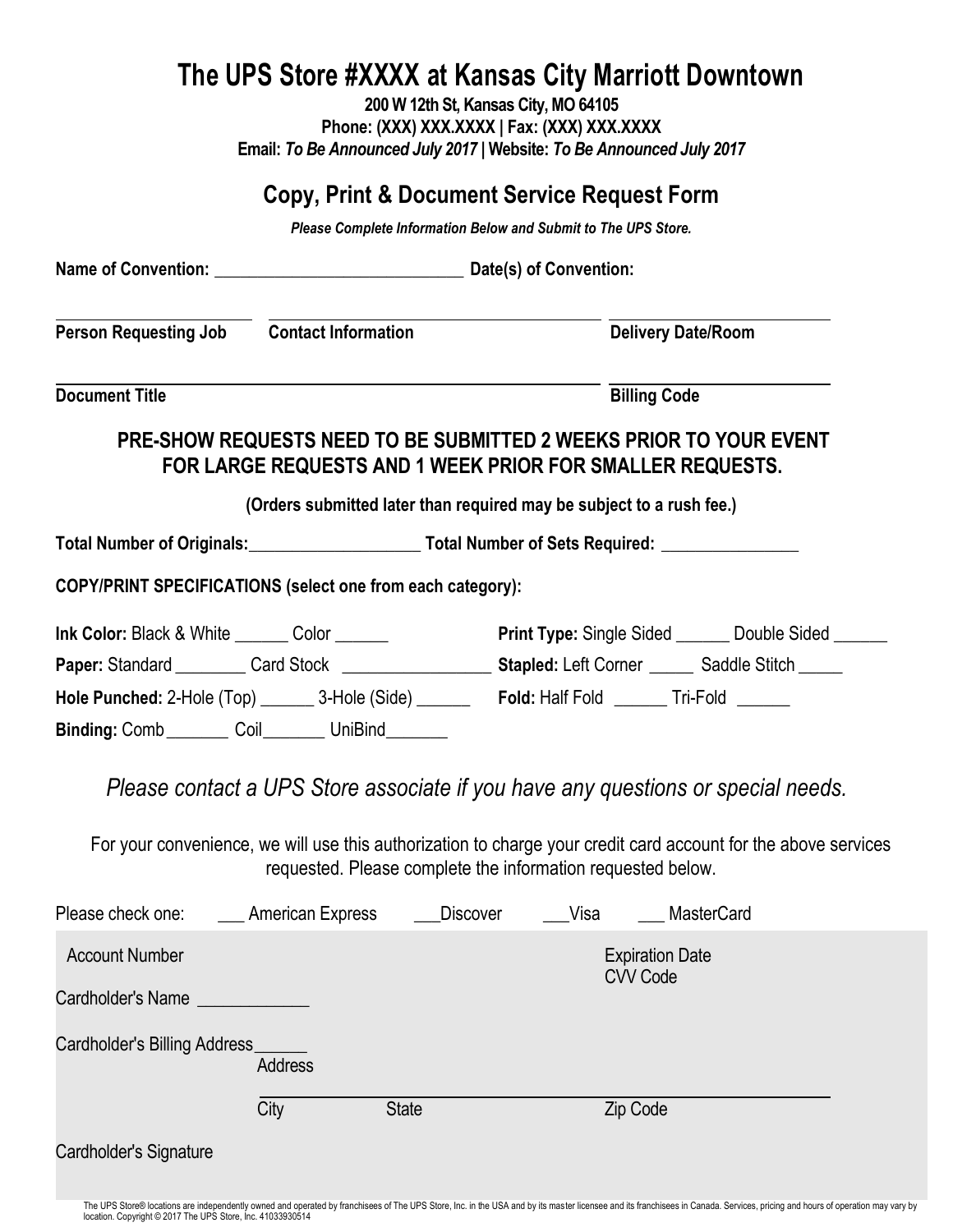### **The UPS Store #XXXX at Kansas City Marriott Downtown**

**200 W 12th St, Kansas City, MO 64105 Phone: (XXX) XXX.XXXX | Fax: (XXX) XXX.XXXX Email:** *To Be Announced July 2017* **| Website:** *To Be Announced July 2017*

| <b>Mounted Poster / Banner Order Form</b>                                                                                                                                                                                                       |  |  |  |  |
|-------------------------------------------------------------------------------------------------------------------------------------------------------------------------------------------------------------------------------------------------|--|--|--|--|
| Please complete information below and submit to The UPS Store.                                                                                                                                                                                  |  |  |  |  |
| Step 1: Choose Size-                                                                                                                                                                                                                            |  |  |  |  |
| Please provide poster size in INCHES. Width ________________ X Height                                                                                                                                                                           |  |  |  |  |
| Step 2: Choose Media-                                                                                                                                                                                                                           |  |  |  |  |
| Matte Paper ____________Gloss Paper ___________ Polyester Vinyl                                                                                                                                                                                 |  |  |  |  |
| Permanent Adhesive White __________ Permanent Adhesive Clear <sup>---------</sup>                                                                                                                                                               |  |  |  |  |
|                                                                                                                                                                                                                                                 |  |  |  |  |
| Step 3: Finishing Options-                                                                                                                                                                                                                      |  |  |  |  |
| Glossy Laminated Foam Core ______________ Matte Laminated Foam Core ____________                                                                                                                                                                |  |  |  |  |
|                                                                                                                                                                                                                                                 |  |  |  |  |
| Step 4: File Name/Quantity                                                                                                                                                                                                                      |  |  |  |  |
|                                                                                                                                                                                                                                                 |  |  |  |  |
|                                                                                                                                                                                                                                                 |  |  |  |  |
|                                                                                                                                                                                                                                                 |  |  |  |  |
|                                                                                                                                                                                                                                                 |  |  |  |  |
|                                                                                                                                                                                                                                                 |  |  |  |  |
|                                                                                                                                                                                                                                                 |  |  |  |  |
| UPS Store Associate: We have a state of the state of the state of the state of the state of the state of the state of the state of the state of the state of the state of the state of the state of the state of the state of<br>Email Address: |  |  |  |  |

#### CREDIT **CARD PAYMENT**

For your convenience, we will use this authorization to charge your credit card account for the above services requested. Please compl ete the information requested below.

| <b>Account Number</b>        |         |              | <b>Expiration Date</b><br><b>CVV Code</b> |
|------------------------------|---------|--------------|-------------------------------------------|
| Cardholder's Name            |         |              |                                           |
| Cardholder's Billing Address | Address |              |                                           |
| Cardholder's Signature       | City    | <b>State</b> | Zip Code                                  |

The UPS Store® locations are independently owned and operated by franchisees of The UPS Store, Inc. in the USA and by its master licensee and its franchisees in Canada. Services, pricing and hours of operation may vary by location. Copyright © 2017 The UPS Store, Inc. 41033930514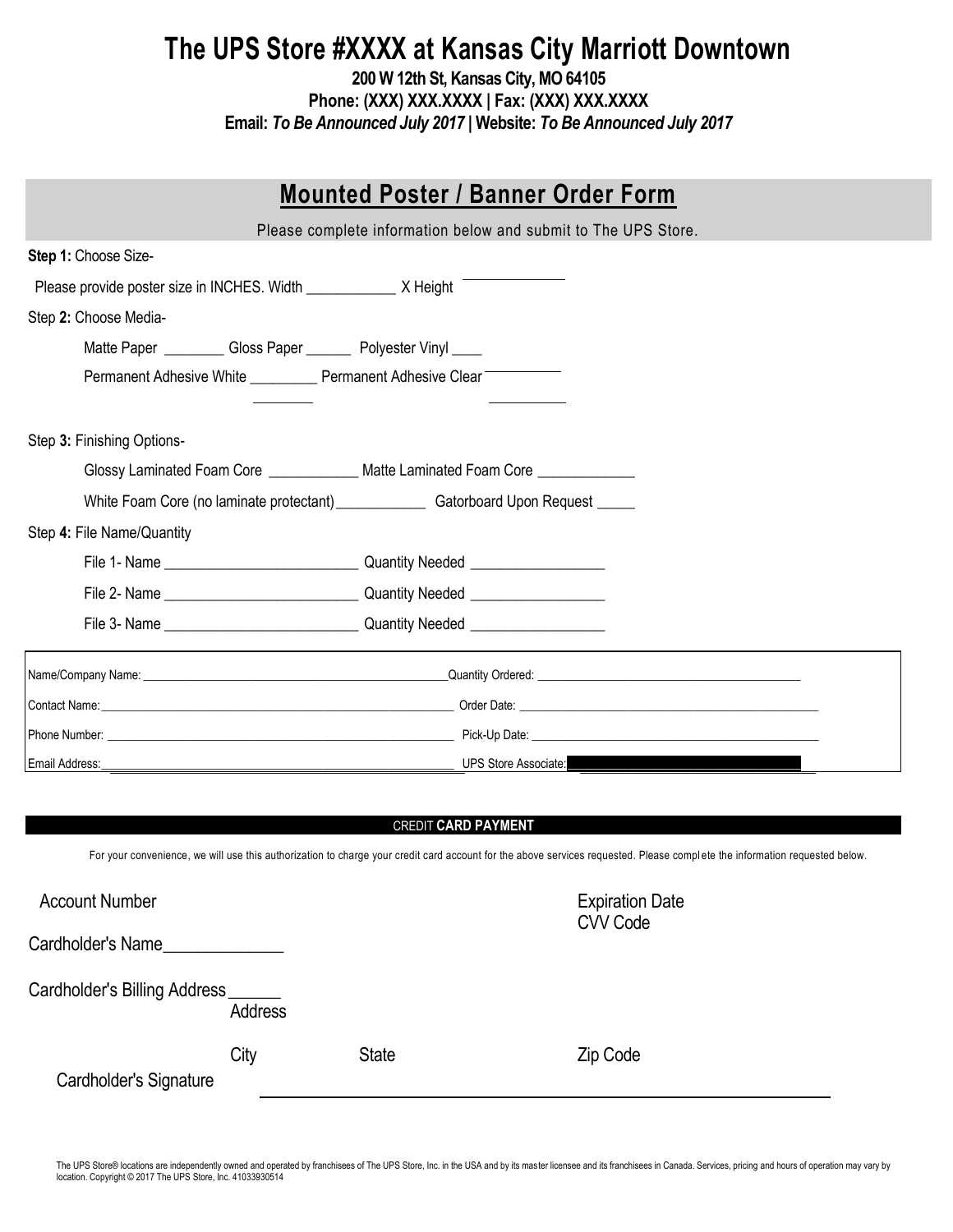### **The UPS Store #XXXX at Kansas City Marriott Downtown**

**200 W 12th St, Kansas City, MO 64105 Phone: (XXX) XXX.XXXX | Fax: (XXX) XXX.XXXX Email:** *To Be Announced July 2017* **| Website:** *To Be Announced July 2017*

| Inbound/Outbound Package Handling Order Form                                                                                                                                         | <b>Authorization for Credit Card Use</b> |  |  |
|--------------------------------------------------------------------------------------------------------------------------------------------------------------------------------------|------------------------------------------|--|--|
| PLEASE PRINT AND COMPLETE THIS AUTHORIZATION AND RETURN.                                                                                                                             | All information will remain confidential |  |  |
| Name on Card:                                                                                                                                                                        |                                          |  |  |
| <b>Billing Address:</b>                                                                                                                                                              |                                          |  |  |
|                                                                                                                                                                                      |                                          |  |  |
|                                                                                                                                                                                      |                                          |  |  |
|                                                                                                                                                                                      |                                          |  |  |
| Credit Card Number:                                                                                                                                                                  |                                          |  |  |
| <b>Expiration Date:</b>                                                                                                                                                              |                                          |  |  |
| Card Identification Number: <i>_________</i> (last 3 digits located on the back of the credit card.                                                                                  | Amex 4 numbers on the front)             |  |  |
| I authorize The UPS Store to charge the credit card provided for services<br>rendered. I agree to pay for this purchase in accordance with the issuing bank<br>cardholder agreement. |                                          |  |  |
| Cardholder – Please Sign and Date                                                                                                                                                    |                                          |  |  |
| Signature:                                                                                                                                                                           |                                          |  |  |
| Date:                                                                                                                                                                                |                                          |  |  |
| <b>Print Name:</b>                                                                                                                                                                   |                                          |  |  |
| Return the completed and signed form to the following:<br><b>Email: To Be Announced July 2017</b><br>Fax: XXX.XXX.XXXX                                                               |                                          |  |  |